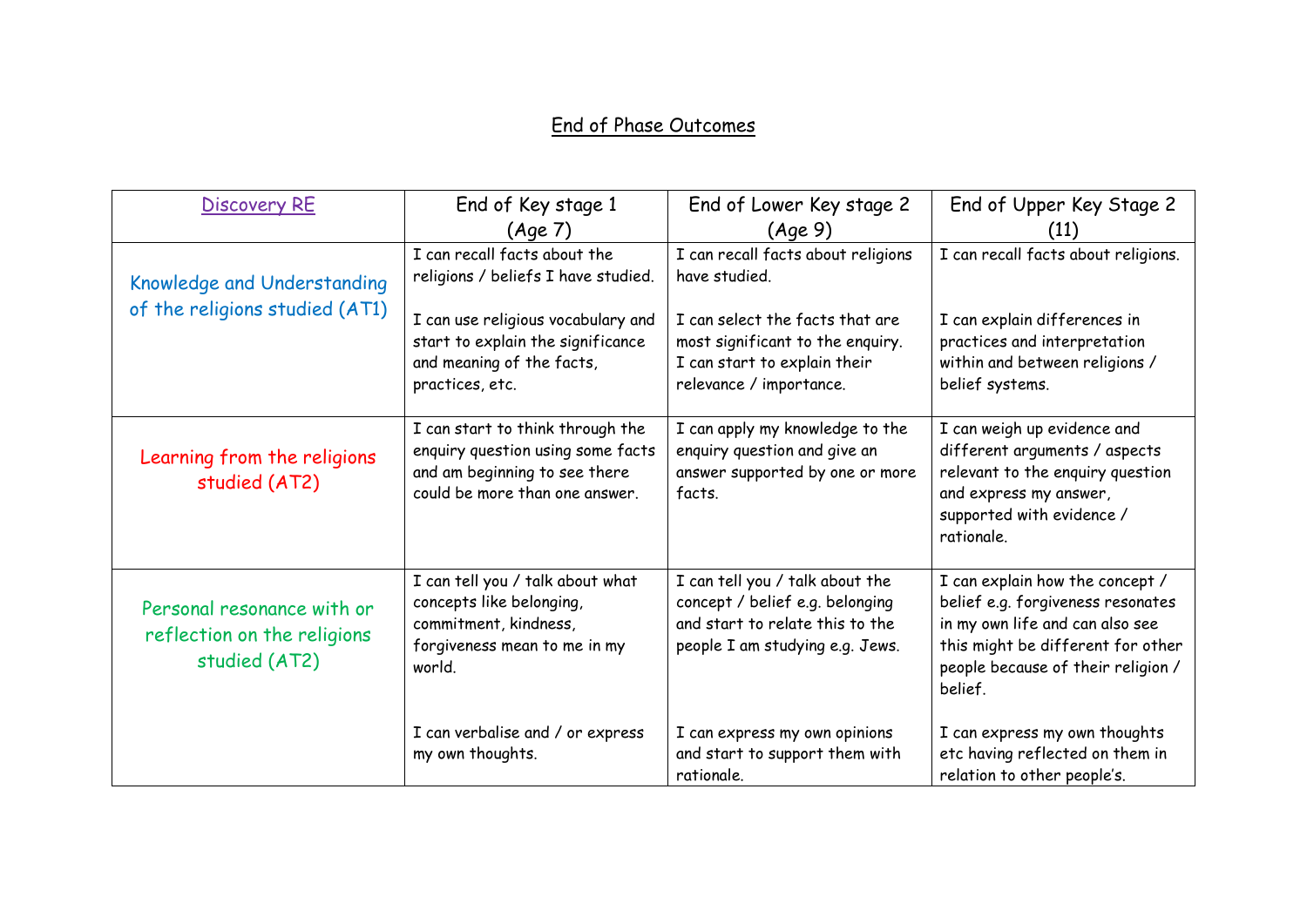| Understanding Christianity                                                                                                                                                           | End of Key stage 1<br>(Age 7)                                                                                                                                         | End of Lower Key stage 2<br>(Aqe 9)                                                                                                 | End of Upper Key Stage 2<br>(11)                                                                                                                                                                                                     |
|--------------------------------------------------------------------------------------------------------------------------------------------------------------------------------------|-----------------------------------------------------------------------------------------------------------------------------------------------------------------------|-------------------------------------------------------------------------------------------------------------------------------------|--------------------------------------------------------------------------------------------------------------------------------------------------------------------------------------------------------------------------------------|
| Making sense of the text<br>(AT1)                                                                                                                                                    | Recognise that God, Creation,<br>Incarnation and Salvation are<br>part of a 'big story' of the Bible.                                                                 | Order key concepts within a<br>timeline of the Bible's 'big story'.                                                                 | Outline the timeline of the 'big<br>story' of the Bible, explaining the<br>place within it of the core<br>concepts studied.                                                                                                          |
| Developing skills of reading and<br>interpretation; understanding how<br>Christians interpret, handle and use biblical<br>texts; making sense of meanings of texts<br>for Christians | Identify different types of texts<br>from the Bible; for example, a<br>story, a parable, a gospel account<br>of Jesus' life, and instructions<br>about how to behave. | List two distinguishing features<br>of at least three different types<br>of biblical text; for example,<br>Gospel, parable, letter. | Identify at least five different<br>types of biblical texts, using<br>technical terms accurately.                                                                                                                                    |
|                                                                                                                                                                                      | Tell stories from the Bible and<br>recognise a link with a concept;<br>for example, Creation,<br>Incarnation, Gospel and Salvation.                                   | Make clear links between biblical<br>texts and the key concepts<br>studied.                                                         | Explain connections between<br>biblical texts and the key<br>concepts studied, using<br>theological terms.                                                                                                                           |
|                                                                                                                                                                                      | Give clear, simple accounts of<br>what the texts mean to<br>Christians                                                                                                | Offer suggestions about what<br>texts might mean and give<br>examples of what the texts<br>studied mean to some Christians          | Taking account of the context $(s)$ ,<br>suggest meanings for biblical<br>texts studied, and compare their<br>ideas with ways in which<br>Christians interpret biblical<br>texts, showing awareness of<br>different interpretations. |